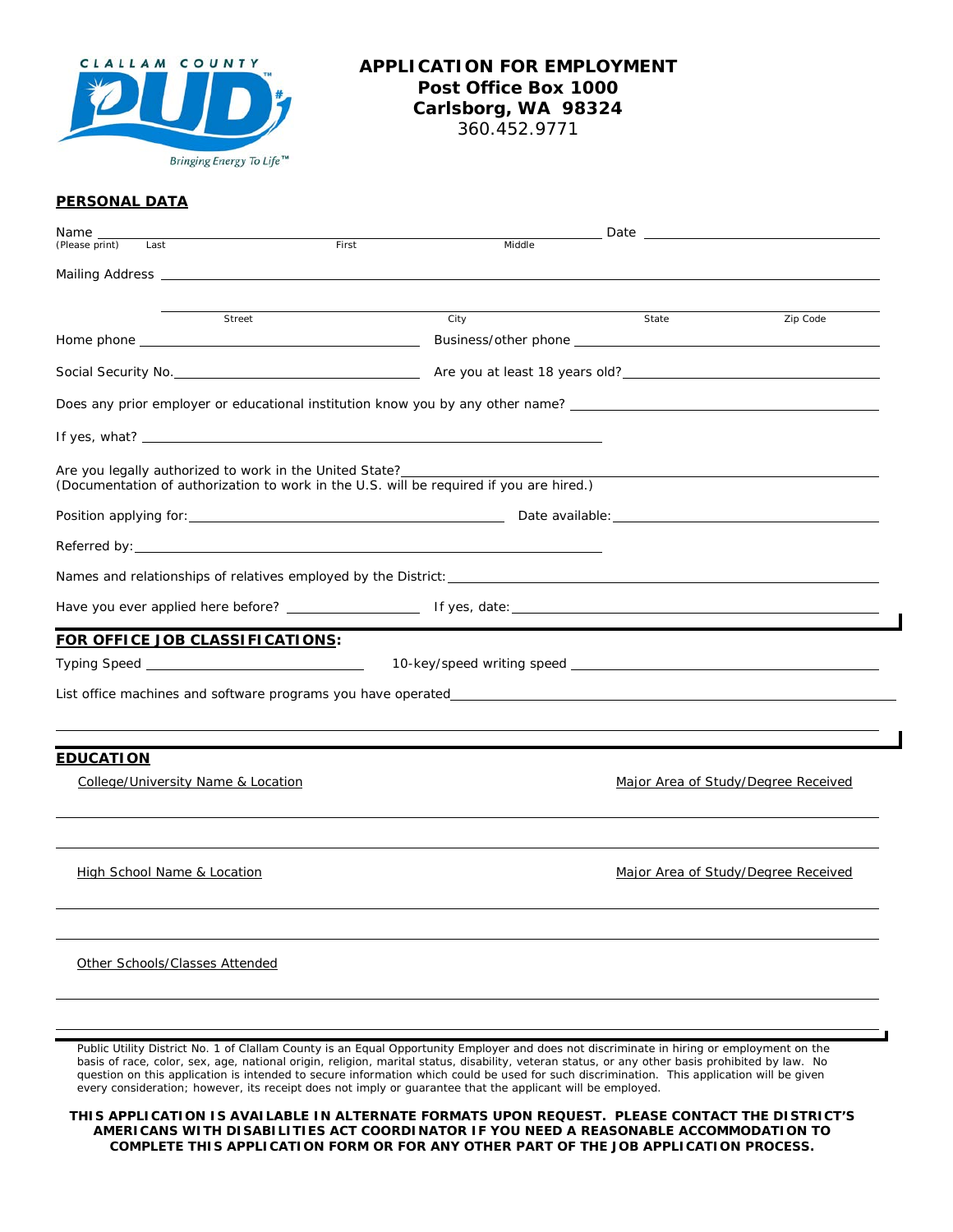**EMPLOYMENT HISTORY:** Please give accurate, complete full-time and part-time employment information. Start with your current or most recent employer. Attach a separate sheet, if necessary. Please explain any periods of unemployment greater than 30 days.

|                                                                                                                | Telephone: ________________________________                                                                                                                                                                                          |  |  |
|----------------------------------------------------------------------------------------------------------------|--------------------------------------------------------------------------------------------------------------------------------------------------------------------------------------------------------------------------------------|--|--|
|                                                                                                                |                                                                                                                                                                                                                                      |  |  |
|                                                                                                                |                                                                                                                                                                                                                                      |  |  |
| Reason for leaving: example and a series of the series of the series of the series of the series of the series |                                                                                                                                                                                                                                      |  |  |
|                                                                                                                |                                                                                                                                                                                                                                      |  |  |
|                                                                                                                |                                                                                                                                                                                                                                      |  |  |
|                                                                                                                |                                                                                                                                                                                                                                      |  |  |
|                                                                                                                |                                                                                                                                                                                                                                      |  |  |
|                                                                                                                |                                                                                                                                                                                                                                      |  |  |
|                                                                                                                |                                                                                                                                                                                                                                      |  |  |
|                                                                                                                |                                                                                                                                                                                                                                      |  |  |
|                                                                                                                |                                                                                                                                                                                                                                      |  |  |
|                                                                                                                |                                                                                                                                                                                                                                      |  |  |
|                                                                                                                |                                                                                                                                                                                                                                      |  |  |
|                                                                                                                |                                                                                                                                                                                                                                      |  |  |
|                                                                                                                |                                                                                                                                                                                                                                      |  |  |
|                                                                                                                |                                                                                                                                                                                                                                      |  |  |
|                                                                                                                | ,我们也不能会在这里,我们也不能会在这里,我们也不能会在这里,我们也不能会在这里,我们也不能会在这里,我们也不能会在这里,我们也不能会不能会不能会。""我们,我们                                                                                                                                                    |  |  |
|                                                                                                                |                                                                                                                                                                                                                                      |  |  |
|                                                                                                                |                                                                                                                                                                                                                                      |  |  |
|                                                                                                                |                                                                                                                                                                                                                                      |  |  |
|                                                                                                                |                                                                                                                                                                                                                                      |  |  |
|                                                                                                                |                                                                                                                                                                                                                                      |  |  |
|                                                                                                                |                                                                                                                                                                                                                                      |  |  |
|                                                                                                                |                                                                                                                                                                                                                                      |  |  |
|                                                                                                                |                                                                                                                                                                                                                                      |  |  |
| Company: the company of the company of the company of the company of the company of the company of the company |                                                                                                                                                                                                                                      |  |  |
|                                                                                                                |                                                                                                                                                                                                                                      |  |  |
|                                                                                                                | Job Title: <u>www.community.com and the series of the series of the series of the series of the series of the series of the series of the series of the series of the series of the series of the series of the series of the se</u> |  |  |
|                                                                                                                |                                                                                                                                                                                                                                      |  |  |
|                                                                                                                |                                                                                                                                                                                                                                      |  |  |
|                                                                                                                |                                                                                                                                                                                                                                      |  |  |
|                                                                                                                |                                                                                                                                                                                                                                      |  |  |
|                                                                                                                |                                                                                                                                                                                                                                      |  |  |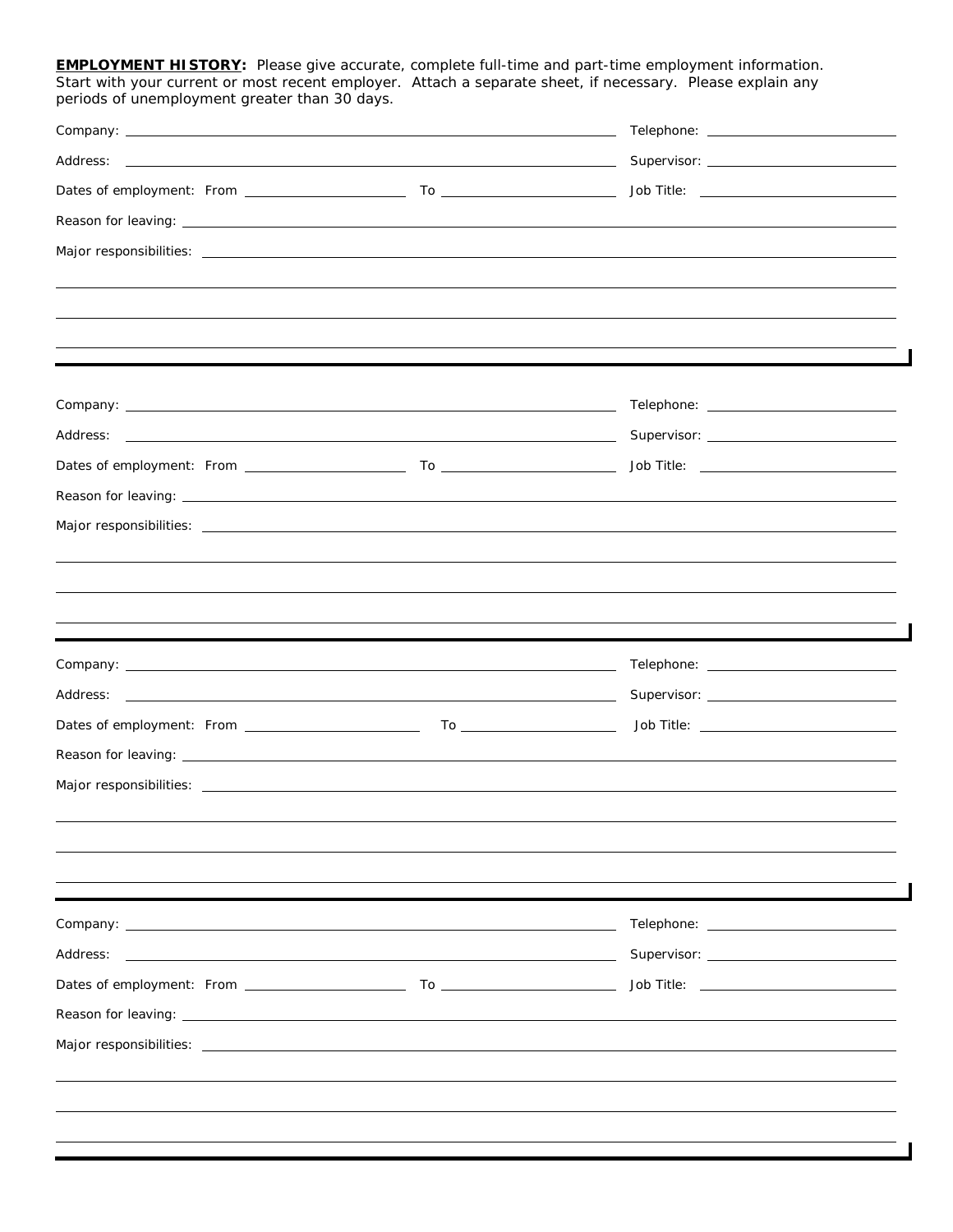Do you have a valid driver's license? Yes No Number: State:

Have you been convicted of, pled guilty or no contest to, or forfeited bond or bail for any traffic violations in the last three years? (A "Yes" answer will not automatically disqualify you from employment.)

Yes No

If yes, provide details:

#### **GENERAL INFORMATION**

List other special training, skills, experience, and community activities relevant to the position for which you are applying (omit any activities that reveal race, color, sex, age, national origin, religion, marital status, disability, or veteran status):

### **CERTIFICATION, RELEASE, AND SIGNATURE** (Read before signing.)

I certify that the statements made by me on this application contain no errors, omissions, or misrepresentations. I authorize investigation of my background and all statements contained in this application; grant permission to contact all references listed; authorize former employers to release all information concerning my employment; and release the District and former employers from any and all claims arising out of the giving or receiving of such references. I understand that, if employed, any misstatements or omissions of fact on this application will be considered grounds for dismissal, regardless of when discovered.

In the event of my employment with the District, I will comply with all the rules and regulations as set forth in the District's Employee Handbook and other communications distributed to employees. I understand and agree that, if hired, my employment is at will, for no definite period, and may be terminated at any time by either party. I further understand that any statements that contradict the District's at-will employment provisions are unauthorized and have no effect on the employment relationship, unless in writing and signed by the General Manager.

All offers of employment with the District may be conditioned on the applicant passing a physical examination and drug/alcohol screening as part of the pre-employment process.

I hereby acknowledge that I have read the above statements and understand what I have read.

Date **Signature of Applicant**